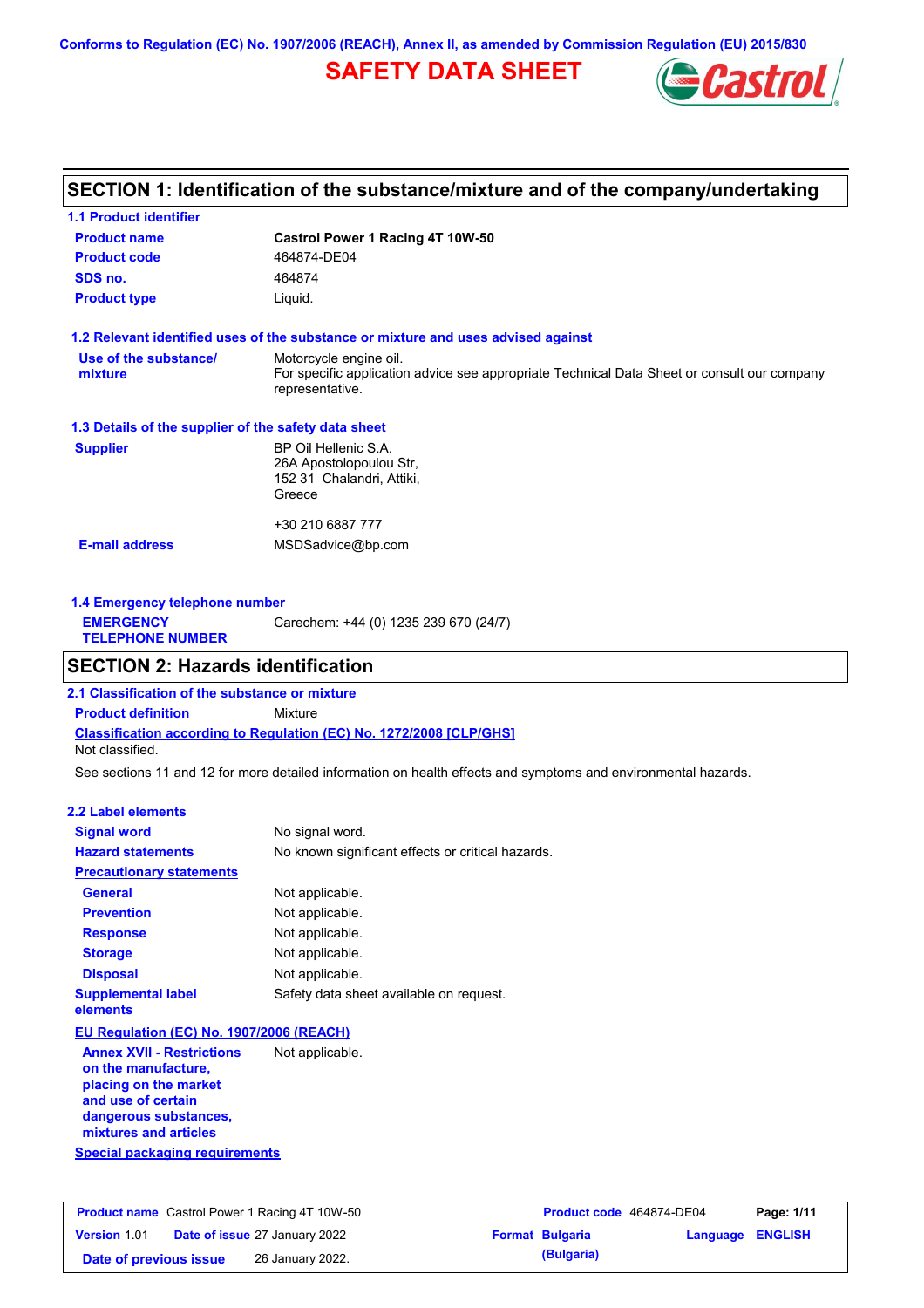# **SECTION 2: Hazards identification**

| <b>Containers to be fitted</b><br>with child-resistant<br>fastenings                                                     | Not applicable.                                                                                                                                                                                                          |
|--------------------------------------------------------------------------------------------------------------------------|--------------------------------------------------------------------------------------------------------------------------------------------------------------------------------------------------------------------------|
| <b>Tactile warning of danger</b>                                                                                         | Not applicable.                                                                                                                                                                                                          |
| 2.3 Other hazards                                                                                                        |                                                                                                                                                                                                                          |
| <b>Results of PBT and vPvB</b><br>assessment                                                                             | Product does not meet the criteria for PBT or vPvB according to Regulation (EC) No. 1907/2006,<br>Annex XIII.                                                                                                            |
| <b>Product meets the criteria</b><br>for PBT or vPvB according<br>to Regulation (EC) No.<br><b>1907/2006, Annex XIII</b> | This mixture does not contain any substances that are assessed to be a PBT or a vPvB.                                                                                                                                    |
| Other hazards which do<br>not result in classification                                                                   | Defatting to the skin.<br>USED ENGINE OILS<br>Used engine oil may contain hazardous components which have the potential to cause skin<br>cancer.<br>See Toxicological Information, section 11 of this Safety Data Sheet. |

### **SECTION 3: Composition/information on ingredients**

**Mixture** 

#### **3.2 Mixtures**

**Product definition**

| Highly refined base oil (IP 346 DMSO extract < 3%). Proprietary performance additives. |                                                                                        |           |                                               |             |
|----------------------------------------------------------------------------------------|----------------------------------------------------------------------------------------|-----------|-----------------------------------------------|-------------|
| <b>Product/ingredient</b><br>name                                                      | <b>Identifiers</b>                                                                     | $\%$      | <b>Regulation (EC) No.</b><br>1272/2008 [CLP] | <b>Type</b> |
| Distillates (petroleum), hydrotreated<br>heavy paraffinic                              | REACH #: 01-2119484627-25<br>EC: 265-157-1<br>CAS: 64742-54-7<br>Index: 649-467-00-8   | ≥75 - ≤90 | Not classified.                               | $[2]$       |
| Distillates (petroleum), solvent-<br>dewaxed heavy paraffinic                          | REACH #: 01-2119471299-27<br>EC: $265-169-7$<br>CAS: 64742-65-0<br>Index: 649-474-00-6 | ≤10       | Not classified.                               | $[2]$       |
| Distillates (petroleum), hydrotreated<br>heavy paraffinic                              | REACH #: 01-2119484627-25<br>EC: 265-157-1<br>CAS: 64742-54-7<br>Index: 649-467-00-8   | ≤5        | Asp. Tox. 1, H304                             | [1] [2]     |

**See Section 16 for the full text of the H statements declared above.**

### Type

[1] Substance classified with a health or environmental hazard

[2] Substance with a workplace exposure limit

[3] Substance meets the criteria for PBT according to Regulation (EC) No. 1907/2006, Annex XIII

[4] Substance meets the criteria for vPvB according to Regulation (EC) No. 1907/2006, Annex XIII

[5] Substance of equivalent concern

[6] Additional disclosure due to company policy

Occupational exposure limits, if available, are listed in Section 8.

### **SECTION 4: First aid measures**

### **4.1 Description of first aid measures**

| Eye contact                       | In case of contact, immediately flush eyes with plenty of water for at least 15 minutes. Eyelids<br>should be held away from the eyeball to ensure thorough rinsing. Check for and remove any<br>contact lenses. Get medical attention. |
|-----------------------------------|-----------------------------------------------------------------------------------------------------------------------------------------------------------------------------------------------------------------------------------------|
| <b>Skin contact</b>               | Wash skin thoroughly with soap and water or use recognised skin cleanser. Remove<br>contaminated clothing and shoes. Wash clothing before reuse. Clean shoes thoroughly before<br>reuse. Get medical attention if irritation develops.  |
| <b>Inhalation</b>                 | If inhaled, remove to fresh air. Get medical attention if symptoms occur.                                                                                                                                                               |
| <b>Ingestion</b>                  | Do not induce vomiting unless directed to do so by medical personnel. Get medical attention if<br>symptoms occur.                                                                                                                       |
| <b>Protection of first-aiders</b> | No action shall be taken involving any personal risk or without suitable training.                                                                                                                                                      |

#### **4.2 Most important symptoms and effects, both acute and delayed**

| <b>Product name</b> Castrol Power 1 Racing 4T 10W-50 |  |                                      | Product code 464874-DE04 | Page: 2/11             |                  |  |
|------------------------------------------------------|--|--------------------------------------|--------------------------|------------------------|------------------|--|
| <b>Version 1.01</b>                                  |  | <b>Date of issue 27 January 2022</b> |                          | <b>Format Bulgaria</b> | Language ENGLISH |  |
| Date of previous issue                               |  | 26 January 2022.                     |                          | (Bulgaria)             |                  |  |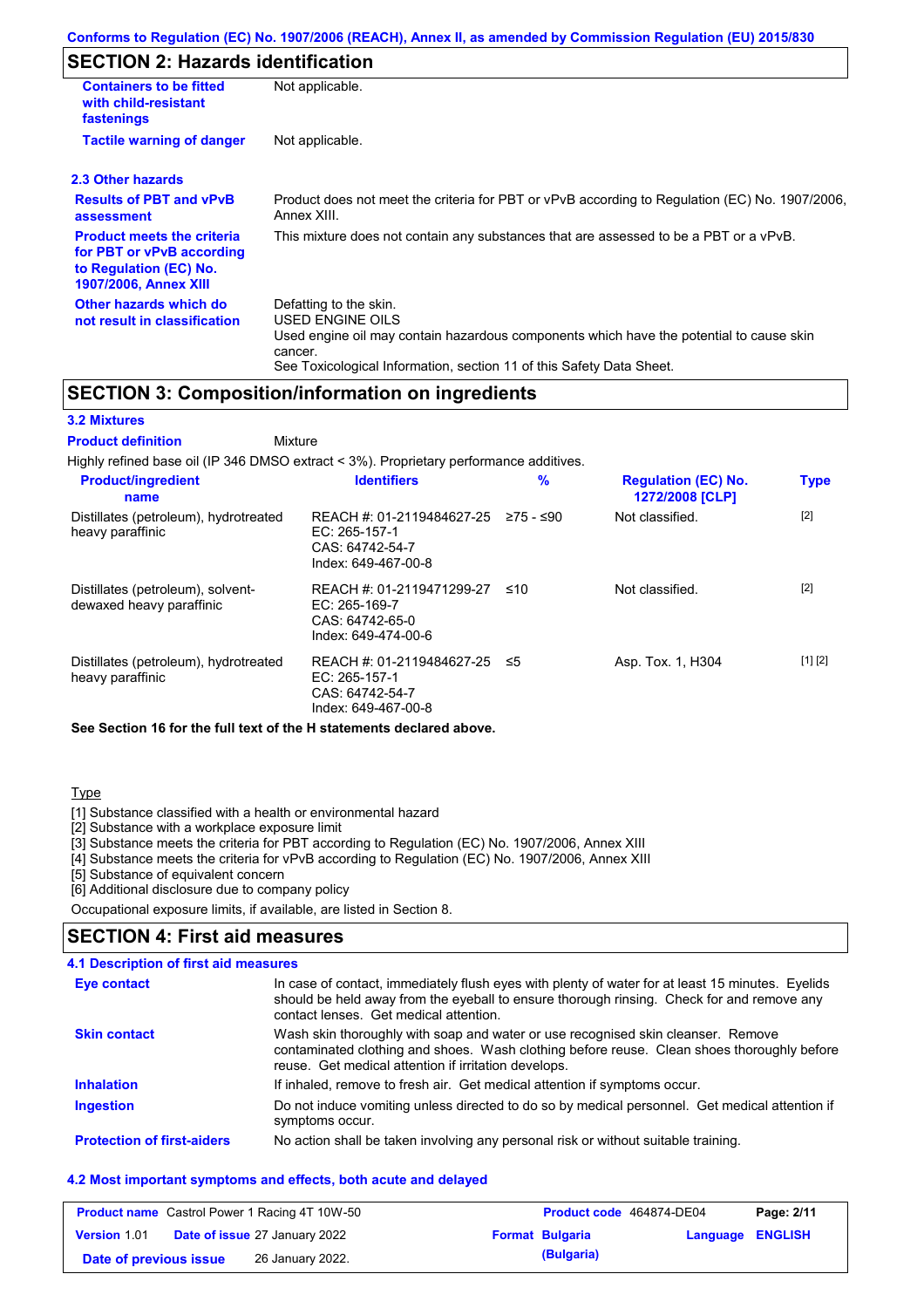# **SECTION 4: First aid measures**

|                                       | See Section 11 for more detailed information on health effects and symptoms.                                      |
|---------------------------------------|-------------------------------------------------------------------------------------------------------------------|
| <b>Potential acute health effects</b> |                                                                                                                   |
| <b>Inhalation</b>                     | Vapour inhalation under ambient conditions is not normally a problem due to low vapour<br>pressure.               |
| <b>Ingestion</b>                      | No known significant effects or critical hazards.                                                                 |
| <b>Skin contact</b>                   | Defatting to the skin. May cause skin dryness and irritation.                                                     |
| <b>Eye contact</b>                    | No known significant effects or critical hazards.                                                                 |
|                                       | Delayed and immediate effects as well as chronic effects from short and long-term exposure                        |
| <b>Inhalation</b>                     | Overexposure to the inhalation of airborne droplets or aerosols may cause irritation of the<br>respiratory tract. |
| <b>Ingestion</b>                      | Ingestion of large quantities may cause nausea and diarrhoea.                                                     |
| <b>Skin contact</b>                   | Prolonged or repeated contact can defat the skin and lead to irritation and/or dermatitis.                        |
| Eye contact                           | Potential risk of transient stinging or redness if accidental eye contact occurs.                                 |
|                                       |                                                                                                                   |
|                                       | habaan tramteart leigang bare noitnatte legiham ateihammi yne to noitegihnl ? h                                   |

### **4.3 Indication of any immediate medical attention and special treatment needed**

**Notes to physician** Treatment should in general be symptomatic and directed to relieving any effects.

# **SECTION 5: Firefighting measures**

| 5.1 Extinguishing media                                   |                                                                                                                                                                                                                                                                                                                                                                   |
|-----------------------------------------------------------|-------------------------------------------------------------------------------------------------------------------------------------------------------------------------------------------------------------------------------------------------------------------------------------------------------------------------------------------------------------------|
| <b>Suitable extinguishing</b><br>media                    | In case of fire, use foam, dry chemical or carbon dioxide extinguisher or spray.                                                                                                                                                                                                                                                                                  |
| <b>Unsuitable extinguishing</b><br>media                  | Do not use water jet. The use of a water jet may cause the fire to spread by splashing the<br>burning product.                                                                                                                                                                                                                                                    |
| 5.2 Special hazards arising from the substance or mixture |                                                                                                                                                                                                                                                                                                                                                                   |
| <b>Hazards from the</b><br>substance or mixture           | In a fire or if heated, a pressure increase will occur and the container may burst.                                                                                                                                                                                                                                                                               |
| <b>Hazardous combustion</b><br>products                   | Combustion products may include the following:<br>carbon oxides $(CO, CO2)$ (carbon monoxide, carbon dioxide)                                                                                                                                                                                                                                                     |
| 5.3 Advice for firefighters                               |                                                                                                                                                                                                                                                                                                                                                                   |
| <b>Special precautions for</b><br>fire-fighters           | No action shall be taken involving any personal risk or without suitable training. Promptly<br>isolate the scene by removing all persons from the vicinity of the incident if there is a fire.                                                                                                                                                                    |
| <b>Special protective</b><br>equipment for fire-fighters  | Fire-fighters should wear appropriate protective equipment and self-contained breathing<br>apparatus (SCBA) with a full face-piece operated in positive pressure mode. Clothing for fire-<br>fighters (including helmets, protective boots and gloves) conforming to European standard EN<br>469 will provide a basic level of protection for chemical incidents. |

### **SECTION 6: Accidental release measures**

|                                                                                                                                                                                                                                                                                                                                                                       | 6.1 Personal precautions, protective equipment and emergency procedures                                                                                                                                                                                                                                                                                                                        |  |  |
|-----------------------------------------------------------------------------------------------------------------------------------------------------------------------------------------------------------------------------------------------------------------------------------------------------------------------------------------------------------------------|------------------------------------------------------------------------------------------------------------------------------------------------------------------------------------------------------------------------------------------------------------------------------------------------------------------------------------------------------------------------------------------------|--|--|
| No action shall be taken involving any personal risk or without suitable training. Evacuate<br>For non-emergency<br>surrounding areas. Keep unnecessary and unprotected personnel from entering. Do not touch<br>personnel<br>or walk through spilt material. Floors may be slippery; use care to avoid falling. Put on<br>appropriate personal protective equipment. |                                                                                                                                                                                                                                                                                                                                                                                                |  |  |
| For emergency responders                                                                                                                                                                                                                                                                                                                                              | If specialised clothing is required to deal with the spillage, take note of any information in<br>Section 8 on suitable and unsuitable materials. See also the information in "For non-<br>emergency personnel".                                                                                                                                                                               |  |  |
| <b>6.2 Environmental</b><br>precautions                                                                                                                                                                                                                                                                                                                               | Avoid dispersal of spilt material and runoff and contact with soil, waterways, drains and sewers.<br>Inform the relevant authorities if the product has caused environmental pollution (sewers,<br>waterways, soil or air).                                                                                                                                                                    |  |  |
| 6.3 Methods and material for containment and cleaning up                                                                                                                                                                                                                                                                                                              |                                                                                                                                                                                                                                                                                                                                                                                                |  |  |
| <b>Small spill</b>                                                                                                                                                                                                                                                                                                                                                    | Stop leak if without risk. Move containers from spill area. Absorb with an inert material and<br>place in an appropriate waste disposal container. Dispose of via a licensed waste disposal<br>contractor.                                                                                                                                                                                     |  |  |
| Large spill                                                                                                                                                                                                                                                                                                                                                           | Stop leak if without risk. Move containers from spill area. Prevent entry into sewers, water<br>courses, basements or confined areas. Contain and collect spillage with non-combustible,<br>absorbent material e.g. sand, earth, vermiculite or diatomaceous earth and place in container<br>for disposal according to local regulations. Dispose of via a licensed waste disposal contractor. |  |  |
|                                                                                                                                                                                                                                                                                                                                                                       |                                                                                                                                                                                                                                                                                                                                                                                                |  |  |

| <b>Product name</b> Castrol Power 1 Racing 4T 10W-50 |  | Product code 464874-DE04             | Page: 3/11 |                        |                  |  |
|------------------------------------------------------|--|--------------------------------------|------------|------------------------|------------------|--|
| <b>Version 1.01</b>                                  |  | <b>Date of issue 27 January 2022</b> |            | <b>Format Bulgaria</b> | Language ENGLISH |  |
| Date of previous issue                               |  | 26 January 2022.                     |            | (Bulgaria)             |                  |  |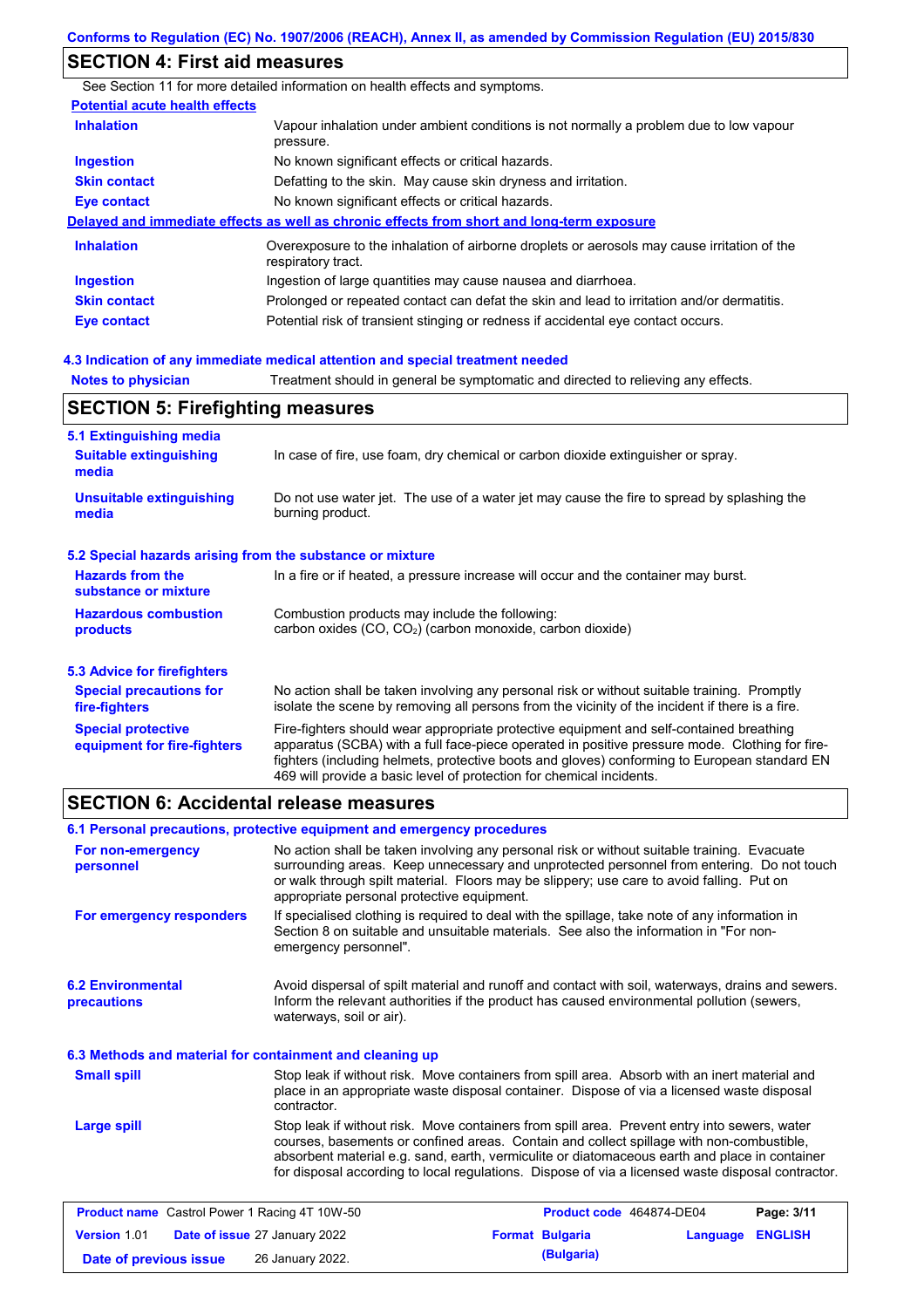# **SECTION 6: Accidental release measures**

| 6.4 Reference to other | See Section 1 for emergency contact information.                            |
|------------------------|-----------------------------------------------------------------------------|
| <b>sections</b>        | See Section 5 for firefighting measures.                                    |
|                        | See Section 8 for information on appropriate personal protective equipment. |
|                        | See Section 12 for environmental precautions.                               |
|                        | See Section 13 for additional waste treatment information.                  |

# **SECTION 7: Handling and storage**

| 7.1 Precautions for safe handling                                             |                                                                                                                                                                                                                                                                                                                                                                                                                                                                                          |
|-------------------------------------------------------------------------------|------------------------------------------------------------------------------------------------------------------------------------------------------------------------------------------------------------------------------------------------------------------------------------------------------------------------------------------------------------------------------------------------------------------------------------------------------------------------------------------|
| <b>Protective measures</b>                                                    | Put on appropriate personal protective equipment.                                                                                                                                                                                                                                                                                                                                                                                                                                        |
| <b>Advice on general</b><br>occupational hygiene                              | Eating, drinking and smoking should be prohibited in areas where this material is handled,<br>stored and processed. Wash thoroughly after handling. Remove contaminated clothing and<br>protective equipment before entering eating areas. See also Section 8 for additional<br>information on hygiene measures.                                                                                                                                                                         |
| <b>7.2 Conditions for safe</b><br>storage, including any<br>incompatibilities | Store in accordance with local requlations. Store in a dry, cool and well-ventilated area, away<br>from incompatible materials (see Section 10). Keep away from heat and direct sunlight. Keep<br>container tightly closed and sealed until ready for use. Containers that have been opened must<br>be carefully resealed and kept upright to prevent leakage. Store and use only in equipment/<br>containers designed for use with this product. Do not store in unlabelled containers. |
| <b>Not suitable</b>                                                           | Prolonged exposure to elevated temperature                                                                                                                                                                                                                                                                                                                                                                                                                                               |
| 7.3 Specific end use(s)                                                       |                                                                                                                                                                                                                                                                                                                                                                                                                                                                                          |
| <b>Recommendations</b>                                                        | See section 1.2 and Exposure scenarios in annex, if applicable.                                                                                                                                                                                                                                                                                                                                                                                                                          |

# **SECTION 8: Exposure controls/personal protection**

### **8.1 Control parameters**

| <b>Occupational exposure limits</b>                                                                                    |  |                                                                                                                                                                                                                                                                                                                                                                                                                                                                                                                                                                                                                                                                                                                                                                                                                                                                                                                                                                                                                            |  |  |  |
|------------------------------------------------------------------------------------------------------------------------|--|----------------------------------------------------------------------------------------------------------------------------------------------------------------------------------------------------------------------------------------------------------------------------------------------------------------------------------------------------------------------------------------------------------------------------------------------------------------------------------------------------------------------------------------------------------------------------------------------------------------------------------------------------------------------------------------------------------------------------------------------------------------------------------------------------------------------------------------------------------------------------------------------------------------------------------------------------------------------------------------------------------------------------|--|--|--|
| <b>Product/ingredient name</b>                                                                                         |  | <b>Exposure limit values</b>                                                                                                                                                                                                                                                                                                                                                                                                                                                                                                                                                                                                                                                                                                                                                                                                                                                                                                                                                                                               |  |  |  |
| Distillates (petroleum), hydrotreated heavy paraffinic<br>Distillates (petroleum), solvent-dewaxed heavy<br>paraffinic |  | Ministry of Labour and Social Policy and the Ministry of Health -<br>Ordinance No 13/2003. (Bulgaria).<br>Limit value 8 hours: 5 mg/m <sup>3</sup> 8 hours. Issued/Revised: 12/2006                                                                                                                                                                                                                                                                                                                                                                                                                                                                                                                                                                                                                                                                                                                                                                                                                                        |  |  |  |
|                                                                                                                        |  | Ministry of Labour and Social Policy and the Ministry of Health -<br>Ordinance No 13/2003. (Bulgaria).<br>Limit value 8 hours: 5 mg/m <sup>3</sup> 8 hours. Issued/Revised: 12/2006                                                                                                                                                                                                                                                                                                                                                                                                                                                                                                                                                                                                                                                                                                                                                                                                                                        |  |  |  |
| Distillates (petroleum), hydrotreated heavy paraffinic                                                                 |  | Ministry of Labour and Social Policy and the Ministry of Health -<br>Ordinance No 13/2003. (Bulgaria).<br>Limit value 8 hours: 5 mg/m <sup>3</sup> 8 hours. Issued/Revised: 12/2006                                                                                                                                                                                                                                                                                                                                                                                                                                                                                                                                                                                                                                                                                                                                                                                                                                        |  |  |  |
| guidance only.                                                                                                         |  | Whilst specific OELs for certain components may be shown in this section, other components may be present in any mist,<br>vapour or dust produced. Therefore, the specific OELs may not be applicable to the product as a whole and are provided for                                                                                                                                                                                                                                                                                                                                                                                                                                                                                                                                                                                                                                                                                                                                                                       |  |  |  |
| <b>Recommended monitoring</b><br>procedures                                                                            |  | If this product contains ingredients with exposure limits, personal, workplace atmosphere or<br>biological monitoring may be required to determine the effectiveness of the ventilation or other<br>control measures and/or the necessity to use respiratory protective equipment. Reference<br>should be made to monitoring standards, such as the following: European Standard EN 689<br>(Workplace atmospheres - Guidance for the assessment of exposure by inhalation to chemical<br>agents for comparison with limit values and measurement strategy) European Standard EN<br>14042 (Workplace atmospheres - Guide for the application and use of procedures for the<br>assessment of exposure to chemical and biological agents) European Standard EN 482<br>(Workplace atmospheres - General requirements for the performance of procedures for the<br>measurement of chemical agents) Reference to national guidance documents for methods for<br>the determination of hazardous substances will also be required. |  |  |  |
| <b>Derived No Effect Level</b><br>No DNELs/DMELs available.                                                            |  |                                                                                                                                                                                                                                                                                                                                                                                                                                                                                                                                                                                                                                                                                                                                                                                                                                                                                                                                                                                                                            |  |  |  |
| <b>Predicted No Effect Concentration</b>                                                                               |  |                                                                                                                                                                                                                                                                                                                                                                                                                                                                                                                                                                                                                                                                                                                                                                                                                                                                                                                                                                                                                            |  |  |  |
| No PNECs available                                                                                                     |  |                                                                                                                                                                                                                                                                                                                                                                                                                                                                                                                                                                                                                                                                                                                                                                                                                                                                                                                                                                                                                            |  |  |  |

#### **8.2 Exposure controls**

| <b>Product name</b> Castrol Power 1 Racing 4T 10W-50 |  |                                      | <b>Product code</b> 464874-DE04 | Page: 4/11             |                  |  |
|------------------------------------------------------|--|--------------------------------------|---------------------------------|------------------------|------------------|--|
| <b>Version 101</b>                                   |  | <b>Date of issue 27 January 2022</b> |                                 | <b>Format Bulgaria</b> | Language ENGLISH |  |
| Date of previous issue                               |  | 26 January 2022.                     |                                 | (Bulgaria)             |                  |  |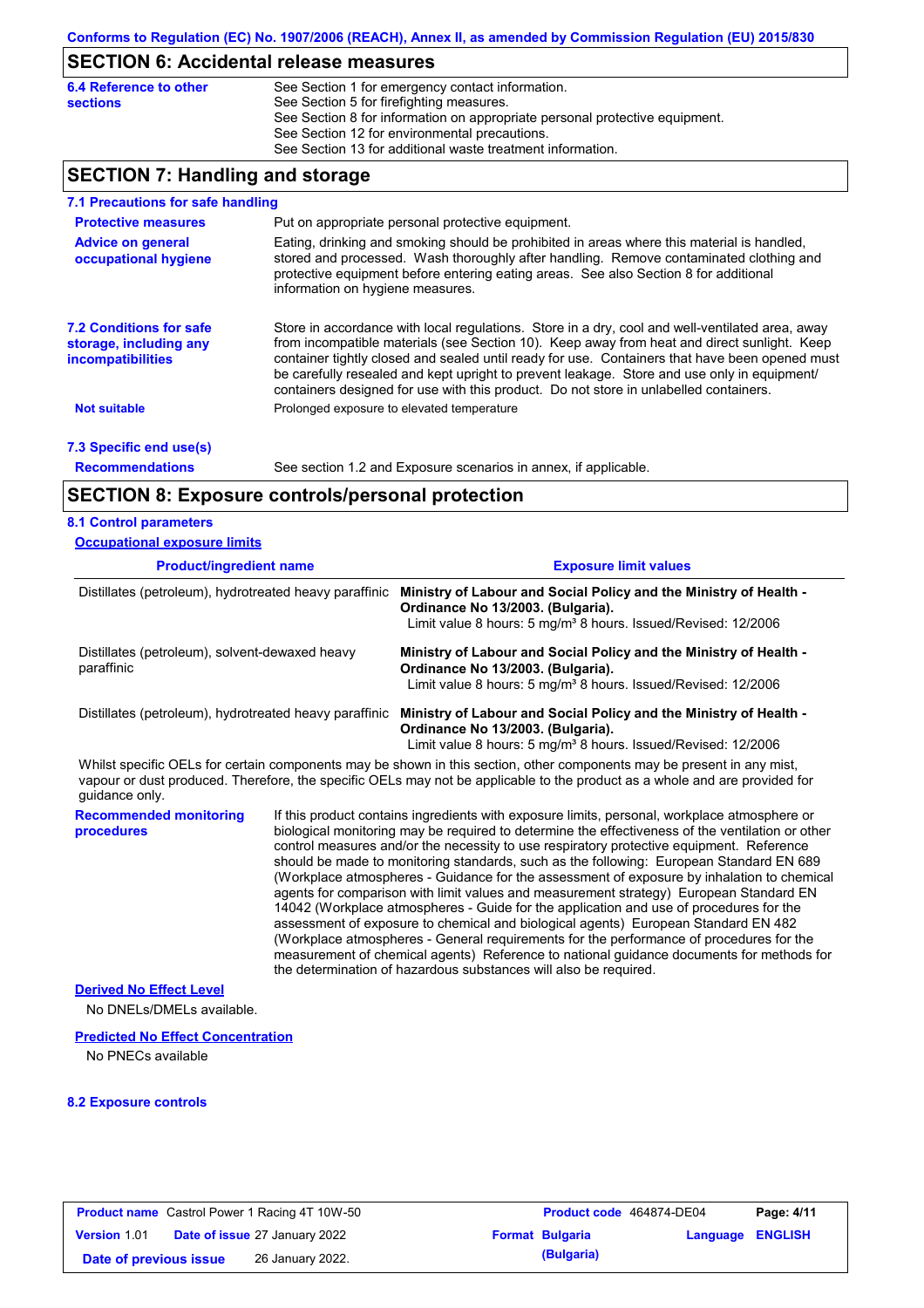# **SECTION 8: Exposure controls/personal protection**

| <b>Appropriate engineering</b><br>controls | Provide exhaust ventilation or other engineering controls to keep the relevant airborne<br>concentrations below their respective occupational exposure limits.<br>All activities involving chemicals should be assessed for their risks to health, to ensure<br>exposures are adequately controlled. Personal protective equipment should only be considered<br>after other forms of control measures (e.g. engineering controls) have been suitably evaluated.<br>Personal protective equipment should conform to appropriate standards, be suitable for use, be<br>kept in good condition and properly maintained.<br>Your supplier of personal protective equipment should be consulted for advice on selection and<br>appropriate standards. For further information contact your national organisation for standards.<br>The final choice of protective equipment will depend upon a risk assessment. It is important to<br>ensure that all items of personal protective equipment are compatible. |
|--------------------------------------------|---------------------------------------------------------------------------------------------------------------------------------------------------------------------------------------------------------------------------------------------------------------------------------------------------------------------------------------------------------------------------------------------------------------------------------------------------------------------------------------------------------------------------------------------------------------------------------------------------------------------------------------------------------------------------------------------------------------------------------------------------------------------------------------------------------------------------------------------------------------------------------------------------------------------------------------------------------------------------------------------------------|
| <b>Individual protection measures</b>      |                                                                                                                                                                                                                                                                                                                                                                                                                                                                                                                                                                                                                                                                                                                                                                                                                                                                                                                                                                                                         |
| <b>Hygiene measures</b>                    | Wash hands, forearms and face thoroughly after handling chemical products, before eating,<br>smoking and using the lavatory and at the end of the working period. Ensure that eyewash<br>stations and safety showers are close to the workstation location.                                                                                                                                                                                                                                                                                                                                                                                                                                                                                                                                                                                                                                                                                                                                             |
| <b>Respiratory protection</b>              | In case of insufficient ventilation, wear suitable respiratory equipment.<br>The correct choice of respiratory protection depends upon the chemicals being handled, the<br>conditions of work and use, and the condition of the respiratory equipment. Safety procedures<br>should be developed for each intended application. Respiratory protection equipment should<br>therefore be chosen in consultation with the supplier/manufacturer and with a full assessment<br>of the working conditions.                                                                                                                                                                                                                                                                                                                                                                                                                                                                                                   |
| <b>Eye/face protection</b>                 | Safety glasses with side shields.                                                                                                                                                                                                                                                                                                                                                                                                                                                                                                                                                                                                                                                                                                                                                                                                                                                                                                                                                                       |
| <b>Skin protection</b>                     |                                                                                                                                                                                                                                                                                                                                                                                                                                                                                                                                                                                                                                                                                                                                                                                                                                                                                                                                                                                                         |
| <b>Hand protection</b>                     | <b>General Information:</b>                                                                                                                                                                                                                                                                                                                                                                                                                                                                                                                                                                                                                                                                                                                                                                                                                                                                                                                                                                             |
|                                            | Because specific work environments and material handling practices vary, safety procedures<br>should be developed for each intended application. The correct choice of protective gloves<br>depends upon the chemicals being handled, and the conditions of work and use. Most gloves<br>provide protection for only a limited time before they must be discarded and replaced (even the<br>best chemically resistant gloves will break down after repeated chemical exposures).                                                                                                                                                                                                                                                                                                                                                                                                                                                                                                                        |
|                                            | Gloves should be chosen in consultation with the supplier / manufacturer and taking account of<br>a full assessment of the working conditions.                                                                                                                                                                                                                                                                                                                                                                                                                                                                                                                                                                                                                                                                                                                                                                                                                                                          |
|                                            | Recommended: Nitrile gloves.<br><b>Breakthrough time:</b>                                                                                                                                                                                                                                                                                                                                                                                                                                                                                                                                                                                                                                                                                                                                                                                                                                                                                                                                               |
|                                            | Breakthrough time data are generated by glove manufacturers under laboratory test conditions<br>and represent how long a glove can be expected to provide effective permeation resistance. It<br>is important when following breakthrough time recommendations that actual workplace<br>conditions are taken into account. Always consult with your glove supplier for up-to-date<br>technical information on breakthrough times for the recommended glove type.<br>Our recommendations on the selection of gloves are as follows:                                                                                                                                                                                                                                                                                                                                                                                                                                                                      |
|                                            | Continuous contact:                                                                                                                                                                                                                                                                                                                                                                                                                                                                                                                                                                                                                                                                                                                                                                                                                                                                                                                                                                                     |
|                                            | Gloves with a minimum breakthrough time of 240 minutes, or >480 minutes if suitable gloves<br>can be obtained.<br>If suitable gloves are not available to offer that level of protection, gloves with shorter<br>breakthrough times may be acceptable as long as appropriate glove maintenance and<br>replacement regimes are determined and adhered to.                                                                                                                                                                                                                                                                                                                                                                                                                                                                                                                                                                                                                                                |
|                                            | Short-term / splash protection:                                                                                                                                                                                                                                                                                                                                                                                                                                                                                                                                                                                                                                                                                                                                                                                                                                                                                                                                                                         |
|                                            | Recommended breakthrough times as above.<br>It is recognised that for short-term, transient exposures, gloves with shorter breakthrough times<br>may commonly be used. Therefore, appropriate maintenance and replacement regimes must<br>be determined and rigorously followed.                                                                                                                                                                                                                                                                                                                                                                                                                                                                                                                                                                                                                                                                                                                        |
|                                            | <b>Glove Thickness:</b>                                                                                                                                                                                                                                                                                                                                                                                                                                                                                                                                                                                                                                                                                                                                                                                                                                                                                                                                                                                 |
|                                            | For general applications, we recommend gloves with a thickness typically greater than 0.35 mm.                                                                                                                                                                                                                                                                                                                                                                                                                                                                                                                                                                                                                                                                                                                                                                                                                                                                                                          |
|                                            | It should be emphasised that glove thickness is not necessarily a good predictor of glove<br>resistance to a specific chemical, as the permeation efficiency of the glove will be dependent<br>on the exact composition of the glove material. Therefore, glove selection should also be based<br>on consideration of the task requirements and knowledge of breakthrough times.<br>Glove thickness may also vary depending on the glove manufacturer, the glove type and the<br>glove model. Therefore, the manufacturers' technical data should always be taken into account<br>to ensure selection of the most appropriate glove for the task.                                                                                                                                                                                                                                                                                                                                                       |
| Coetrol Dower 1 Poeing 4T 1014 50          | Dao: E/44<br><b>Droduct code</b> 464974 DE04                                                                                                                                                                                                                                                                                                                                                                                                                                                                                                                                                                                                                                                                                                                                                                                                                                                                                                                                                            |

| <b>Product name</b> Castrol Power 1 Racing 4T 10W-50 |  |                                      | Product code 464874-DE04 | Page: 5/11             |                         |  |
|------------------------------------------------------|--|--------------------------------------|--------------------------|------------------------|-------------------------|--|
| <b>Version 1.01</b>                                  |  | <b>Date of issue 27 January 2022</b> |                          | <b>Format Bulgaria</b> | <b>Language ENGLISH</b> |  |
| Date of previous issue                               |  | 26 January 2022.                     |                          | (Bulgaria)             |                         |  |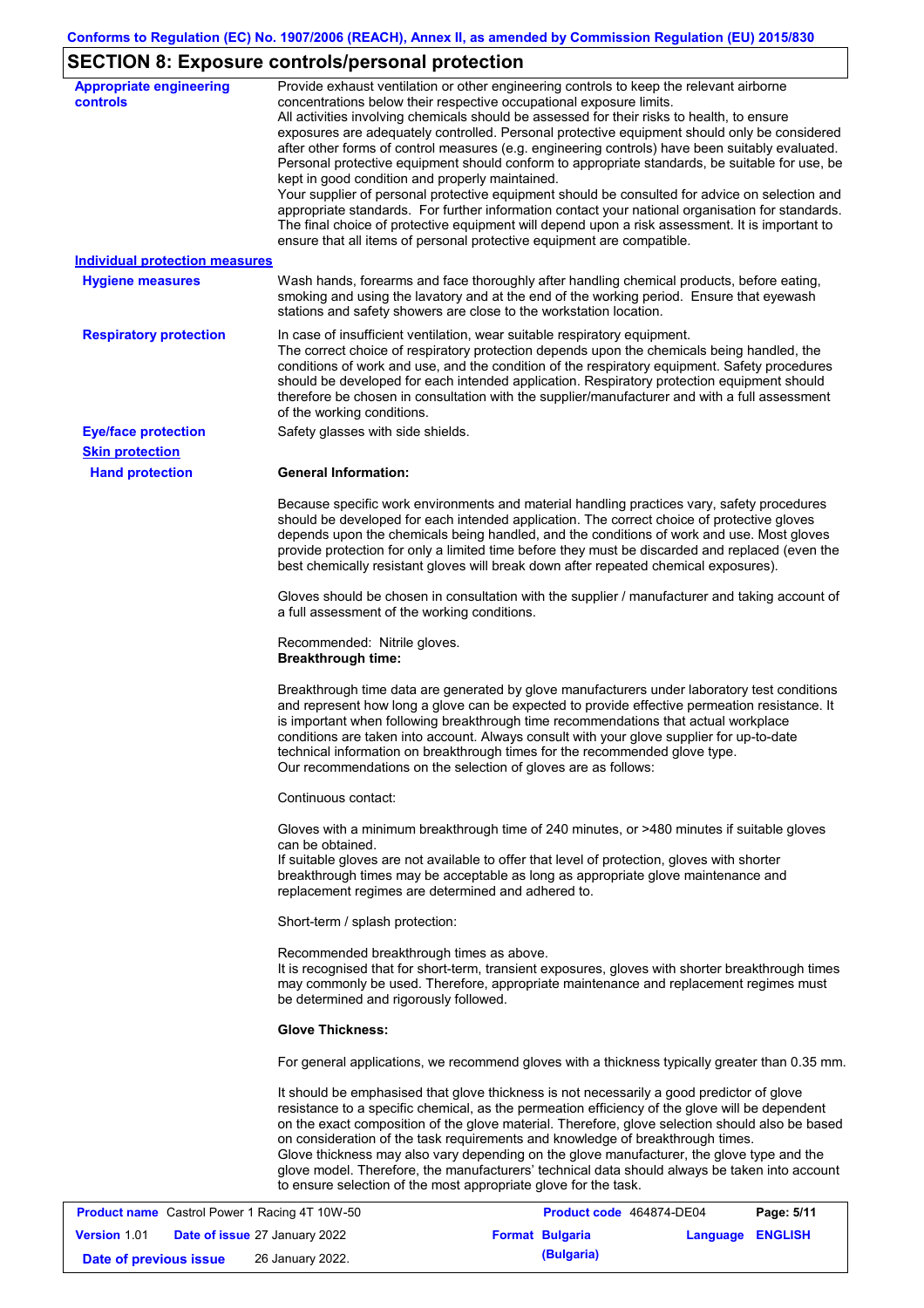# **SECTION 8: Exposure controls/personal protection**

|                                           | Note: Depending on the activity being conducted, gloves of varying thickness may be required<br>for specific tasks. For example:                                                                                                                                                                                                                                                                                                                                                                                                                                                                                                                                                      |
|-------------------------------------------|---------------------------------------------------------------------------------------------------------------------------------------------------------------------------------------------------------------------------------------------------------------------------------------------------------------------------------------------------------------------------------------------------------------------------------------------------------------------------------------------------------------------------------------------------------------------------------------------------------------------------------------------------------------------------------------|
|                                           | • Thinner gloves (down to 0.1 mm or less) may be required where a high degree of manual<br>dexterity is needed. However, these gloves are only likely to give short duration protection and<br>would normally be just for single use applications, then disposed of.                                                                                                                                                                                                                                                                                                                                                                                                                  |
|                                           | • Thicker gloves (up to 3 mm or more) may be required where there is a mechanical (as well<br>as a chemical) risk i.e. where there is abrasion or puncture potential.                                                                                                                                                                                                                                                                                                                                                                                                                                                                                                                 |
| <b>Skin and body</b>                      | Use of protective clothing is good industrial practice.<br>Personal protective equipment for the body should be selected based on the task being<br>performed and the risks involved and should be approved by a specialist before handling this<br>product.<br>Cotton or polyester/cotton overalls will only provide protection against light superficial<br>contamination that will not soak through to the skin. Overalls should be laundered on a regular<br>basis. When the risk of skin exposure is high (e.g. when cleaning up spillages or if there is a<br>risk of splashing) then chemical resistant aprons and/or impervious chemical suits and boots<br>will be required. |
| <b>Refer to standards:</b>                | Respiratory protection: EN 529<br>Gloves: EN 420, EN 374<br>Eye protection: EN 166<br>Filtering half-mask: EN 149<br>Filtering half-mask with valve: EN 405<br>Half-mask: EN 140 plus filter<br>Full-face mask: EN 136 plus filter<br>Particulate filters: EN 143<br>Gas/combined filters: EN 14387                                                                                                                                                                                                                                                                                                                                                                                   |
| <b>Environmental exposure</b><br>controls | Emissions from ventilation or work process equipment should be checked to ensure they<br>comply with the requirements of environmental protection legislation. In some cases, fume<br>scrubbers, filters or engineering modifications to the process equipment will be necessary to<br>reduce emissions to acceptable levels.                                                                                                                                                                                                                                                                                                                                                         |

### **SECTION 9: Physical and chemical properties**

The conditions of measurement of all properties are at standard temperature and pressure unless otherwise indicated.

### **9.1 Information on basic physical and chemical properties**

| <b>Appearance</b><br><b>Physical state</b><br>Liquid.<br><b>Colour</b><br>Red.<br>Not available.<br><b>Odour</b><br>Not available.<br><b>Odour threshold</b><br>Not applicable.<br>pH<br>Not available.<br><b>Melting point/freezing point</b><br>Not available.<br>Initial boiling point and boiling<br>range<br>$-36 °C$<br><b>Pour point</b><br><b>Flash point</b><br>Closed cup: 205°C (401°F) [Pensky-Martens]<br><b>Evaporation rate</b><br>Not available.<br><b>Flammability (solid, gas)</b><br>Not available.<br><b>Upper/lower flammability or</b><br>Not available.<br>explosive limits<br>Not available.<br><b>Vapour pressure</b><br>Vapour Pressure at 20°C<br>Ingredient name mm Hg kPa<br><b>Method</b><br>mm<br>Hg |  |  |                         |               |                |
|-------------------------------------------------------------------------------------------------------------------------------------------------------------------------------------------------------------------------------------------------------------------------------------------------------------------------------------------------------------------------------------------------------------------------------------------------------------------------------------------------------------------------------------------------------------------------------------------------------------------------------------------------------------------------------------------------------------------------------------|--|--|-------------------------|---------------|----------------|
|                                                                                                                                                                                                                                                                                                                                                                                                                                                                                                                                                                                                                                                                                                                                     |  |  |                         |               |                |
|                                                                                                                                                                                                                                                                                                                                                                                                                                                                                                                                                                                                                                                                                                                                     |  |  |                         |               |                |
|                                                                                                                                                                                                                                                                                                                                                                                                                                                                                                                                                                                                                                                                                                                                     |  |  |                         |               |                |
|                                                                                                                                                                                                                                                                                                                                                                                                                                                                                                                                                                                                                                                                                                                                     |  |  |                         |               |                |
|                                                                                                                                                                                                                                                                                                                                                                                                                                                                                                                                                                                                                                                                                                                                     |  |  |                         |               |                |
|                                                                                                                                                                                                                                                                                                                                                                                                                                                                                                                                                                                                                                                                                                                                     |  |  |                         |               |                |
|                                                                                                                                                                                                                                                                                                                                                                                                                                                                                                                                                                                                                                                                                                                                     |  |  |                         |               |                |
|                                                                                                                                                                                                                                                                                                                                                                                                                                                                                                                                                                                                                                                                                                                                     |  |  |                         |               |                |
|                                                                                                                                                                                                                                                                                                                                                                                                                                                                                                                                                                                                                                                                                                                                     |  |  |                         |               |                |
|                                                                                                                                                                                                                                                                                                                                                                                                                                                                                                                                                                                                                                                                                                                                     |  |  |                         |               |                |
|                                                                                                                                                                                                                                                                                                                                                                                                                                                                                                                                                                                                                                                                                                                                     |  |  |                         |               |                |
|                                                                                                                                                                                                                                                                                                                                                                                                                                                                                                                                                                                                                                                                                                                                     |  |  |                         |               |                |
|                                                                                                                                                                                                                                                                                                                                                                                                                                                                                                                                                                                                                                                                                                                                     |  |  |                         |               |                |
|                                                                                                                                                                                                                                                                                                                                                                                                                                                                                                                                                                                                                                                                                                                                     |  |  |                         |               |                |
|                                                                                                                                                                                                                                                                                                                                                                                                                                                                                                                                                                                                                                                                                                                                     |  |  | Vapour pressure at 50°C |               |                |
|                                                                                                                                                                                                                                                                                                                                                                                                                                                                                                                                                                                                                                                                                                                                     |  |  | kPa                     | <b>Method</b> |                |
|                                                                                                                                                                                                                                                                                                                                                                                                                                                                                                                                                                                                                                                                                                                                     |  |  |                         |               |                |
|                                                                                                                                                                                                                                                                                                                                                                                                                                                                                                                                                                                                                                                                                                                                     |  |  |                         |               |                |
|                                                                                                                                                                                                                                                                                                                                                                                                                                                                                                                                                                                                                                                                                                                                     |  |  |                         |               |                |
| <b>Product name</b> Castrol Power 1 Racing 4T 10W-50<br>Product code 464874-DE04                                                                                                                                                                                                                                                                                                                                                                                                                                                                                                                                                                                                                                                    |  |  |                         |               | Page: 6/11     |
| Version 1.01<br>Date of issue 27 January 2022<br><b>Format Bulgaria</b>                                                                                                                                                                                                                                                                                                                                                                                                                                                                                                                                                                                                                                                             |  |  |                         | Language      | <b>ENGLISH</b> |
| (Bulgaria)<br>26 January 2022.<br>Date of previous issue                                                                                                                                                                                                                                                                                                                                                                                                                                                                                                                                                                                                                                                                            |  |  |                         |               |                |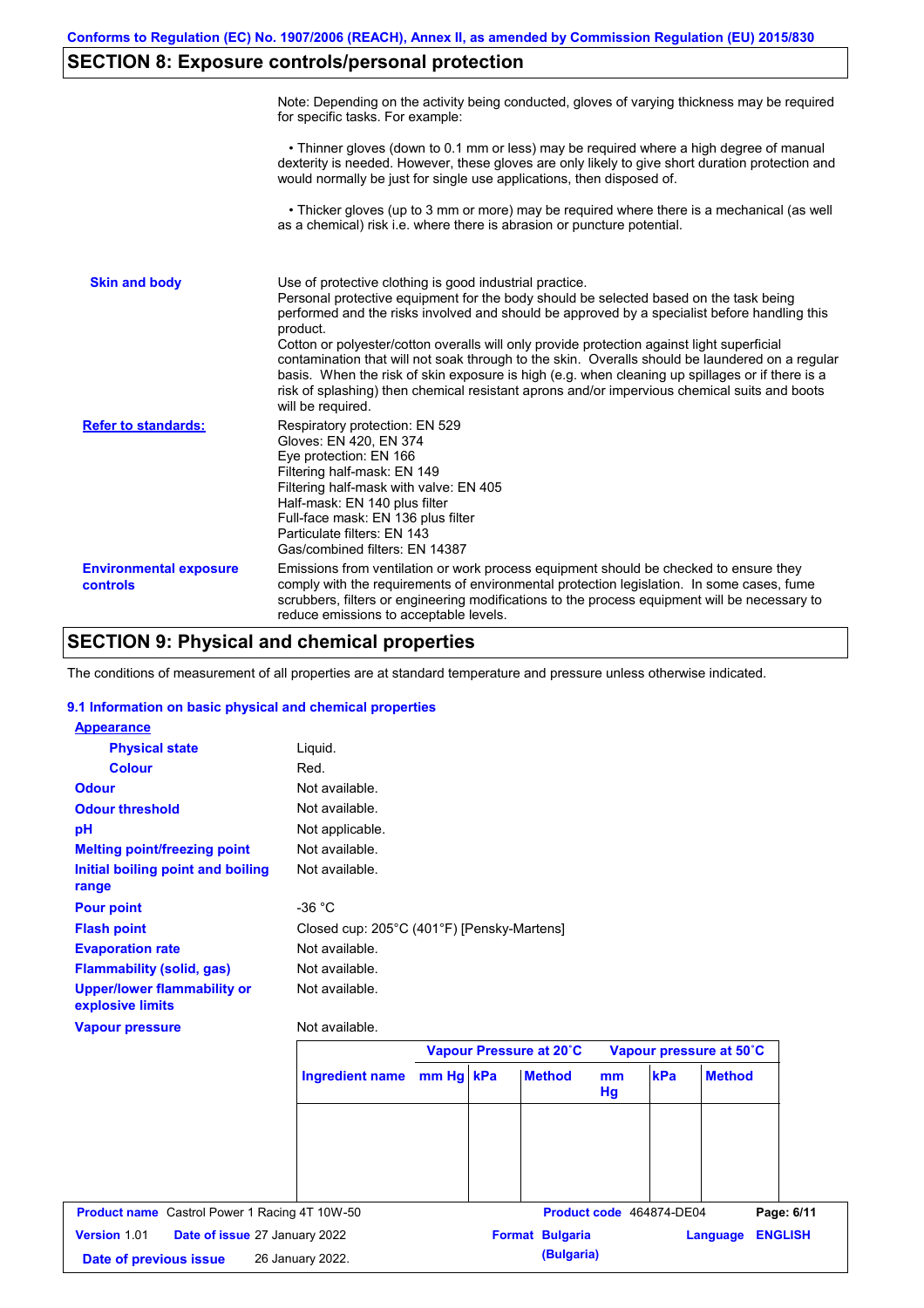# **SECTION 9: Physical and chemical properties**

| <b>10.2 Chemical stability</b>                    | The product is stable.                                                                                                                   |         |                    |  |  |
|---------------------------------------------------|------------------------------------------------------------------------------------------------------------------------------------------|---------|--------------------|--|--|
| <b>10.1 Reactivity</b>                            | No specific test data available for this product. Refer to Conditions to avoid and Incompatible<br>materials for additional information. |         |                    |  |  |
| <b>SECTION 10: Stability and reactivity</b>       |                                                                                                                                          |         |                    |  |  |
| No additional information.                        |                                                                                                                                          |         |                    |  |  |
| 9.2 Other information                             |                                                                                                                                          |         |                    |  |  |
| <b>Median particle size</b>                       | Not applicable.                                                                                                                          |         |                    |  |  |
| <b>Particle characteristics</b>                   |                                                                                                                                          |         |                    |  |  |
| <b>Oxidising properties</b>                       | Not available.                                                                                                                           |         |                    |  |  |
| <b>Explosive properties</b>                       | Not available.                                                                                                                           |         |                    |  |  |
| <b>Viscosity</b>                                  | Kinematic: 113.2 mm <sup>2</sup> /s (113.2 cSt) at 40°C<br>Kinematic: 16.4 to 17.8 mm <sup>2</sup> /s (16.4 to 17.8 cSt) at 100°C        |         |                    |  |  |
| <b>Decomposition temperature</b>                  | Not available.                                                                                                                           |         |                    |  |  |
| <b>Auto-ignition temperature</b>                  | Not available.                                                                                                                           |         |                    |  |  |
| <b>Partition coefficient: n-octanol/</b><br>water | Not applicable.                                                                                                                          |         |                    |  |  |
| <b>Solubility(ies)</b>                            | insoluble in water.                                                                                                                      |         |                    |  |  |
| <b>Density</b>                                    | <1000 kg/m <sup>3</sup> (<1 g/cm <sup>3</sup> ) at 15 <sup>°</sup> C                                                                     |         |                    |  |  |
| <b>Relative density</b>                           | Not available.                                                                                                                           |         |                    |  |  |
| <b>Vapour density</b>                             | Not available.                                                                                                                           |         |                    |  |  |
|                                                   | Distillates (petroleum),<br>< 0.08<br>hydrotreated heavy<br>paraffinic                                                                   | < 0.011 | <b>ASTM D 5191</b> |  |  |
|                                                   | Distillates (petroleum),<br>< 0.08<br>solvent-dewaxed<br>heavy paraffinic                                                                | < 0.011 | <b>ASTM D 5191</b> |  |  |
|                                                   | Distillates (petroleum),<br>< 0.08<br>hydrotreated heavy<br>paraffinic                                                                   | < 0.011 | <b>ASTM D 5191</b> |  |  |

| <b>10.3 Possibility of</b>      | Under normal conditions of storage and use, hazardous reactions will not occur.            |
|---------------------------------|--------------------------------------------------------------------------------------------|
| hazardous reactions             | Under normal conditions of storage and use, hazardous polymerisation will not occur.       |
| <b>10.4 Conditions to avoid</b> | Avoid all possible sources of ignition (spark or flame).                                   |
| 10.5 Incompatible materials     | Reactive or incompatible with the following materials: oxidising materials.                |
| <b>10.6 Hazardous</b>           | Under normal conditions of storage and use, hazardous decomposition products should not be |
| decomposition products          | produced.                                                                                  |

# **SECTION 11: Toxicological information**

| 11.1 Information on toxicological effects          |                                                                                                     |
|----------------------------------------------------|-----------------------------------------------------------------------------------------------------|
| <b>Acute toxicity estimates</b>                    |                                                                                                     |
| Not available.                                     |                                                                                                     |
| <b>Information on likely</b><br>routes of exposure | Routes of entry anticipated: Dermal, Inhalation.                                                    |
| <b>Potential acute health effects</b>              |                                                                                                     |
| <b>Inhalation</b>                                  | Vapour inhalation under ambient conditions is not normally a problem due to low vapour<br>pressure. |
| <b>Ingestion</b>                                   | No known significant effects or critical hazards.                                                   |
| <b>Skin contact</b>                                | Defatting to the skin. May cause skin dryness and irritation.                                       |
| Eye contact                                        | No known significant effects or critical hazards.                                                   |
|                                                    | Symptoms related to the physical, chemical and toxicological characteristics                        |
| <b>Inhalation</b>                                  | No specific data.                                                                                   |
| <b>Ingestion</b>                                   | No specific data.                                                                                   |

| <b>Product name</b> Castrol Power 1 Racing 4T 10W-50 |  |                                      | Product code 464874-DE04 | Page: 7/11             |                         |  |
|------------------------------------------------------|--|--------------------------------------|--------------------------|------------------------|-------------------------|--|
| <b>Version 1.01</b>                                  |  | <b>Date of issue 27 January 2022</b> |                          | <b>Format Bulgaria</b> | <b>Language ENGLISH</b> |  |
| Date of previous issue                               |  | 26 January 2022.                     |                          | (Bulgaria)             |                         |  |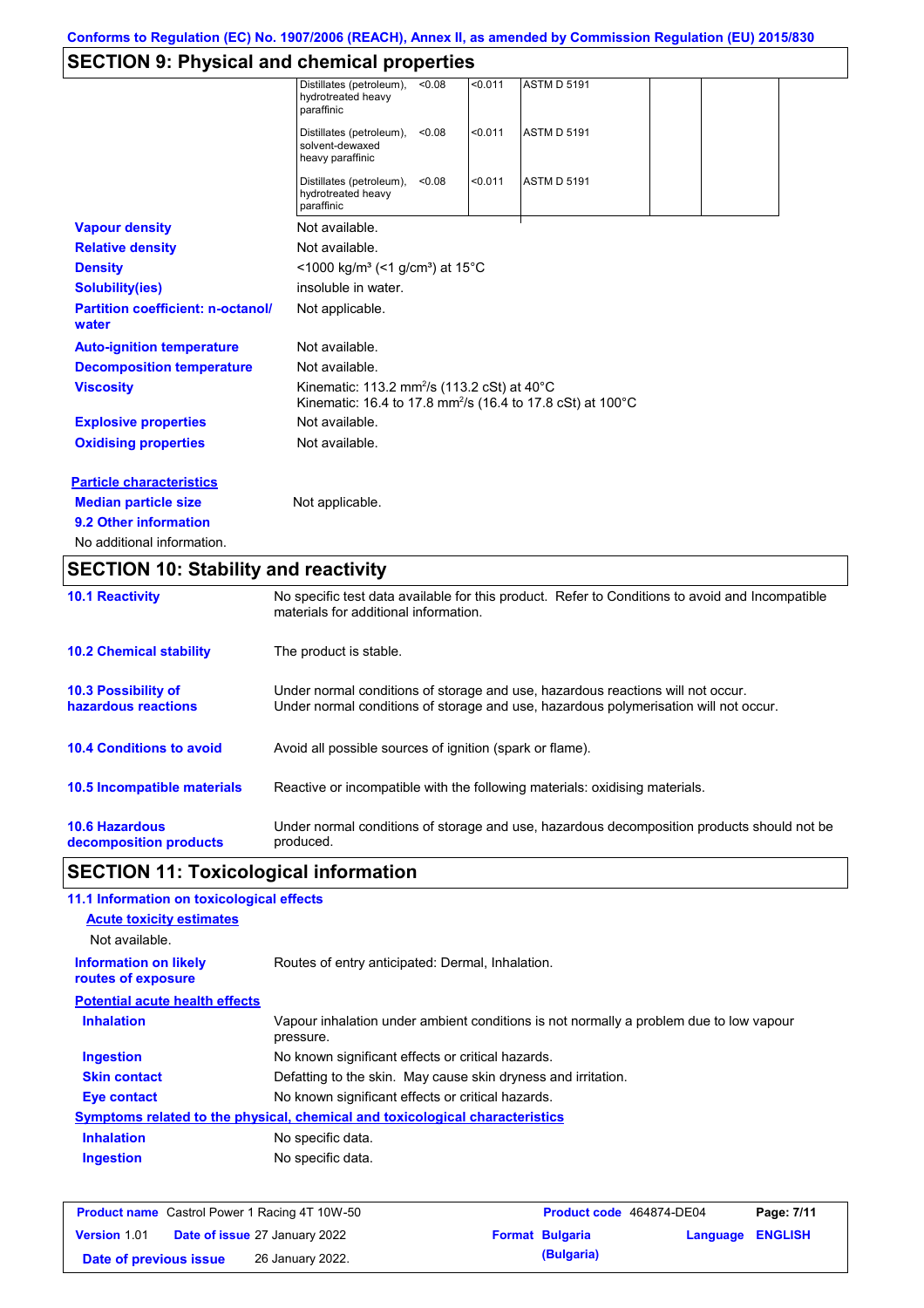# **SECTION 11: Toxicological information**

| <b>Skin contact</b>                     | Adverse symptoms may include the following:<br>irritation<br>dryness<br>cracking                                                                                                                                                                                                                                                                                                                         |
|-----------------------------------------|----------------------------------------------------------------------------------------------------------------------------------------------------------------------------------------------------------------------------------------------------------------------------------------------------------------------------------------------------------------------------------------------------------|
| <b>Eye contact</b>                      | No specific data.                                                                                                                                                                                                                                                                                                                                                                                        |
|                                         | Delayed and immediate effects as well as chronic effects from short and long-term exposure                                                                                                                                                                                                                                                                                                               |
| <b>Inhalation</b>                       | Overexposure to the inhalation of airborne droplets or aerosols may cause irritation of the<br>respiratory tract.                                                                                                                                                                                                                                                                                        |
| <b>Ingestion</b>                        | Ingestion of large quantities may cause nausea and diarrhoea.                                                                                                                                                                                                                                                                                                                                            |
| <b>Skin contact</b>                     | Prolonged or repeated contact can defat the skin and lead to irritation and/or dermatitis.                                                                                                                                                                                                                                                                                                               |
| Eye contact                             | Potential risk of transient stinging or redness if accidental eye contact occurs.                                                                                                                                                                                                                                                                                                                        |
| <b>Potential chronic health effects</b> |                                                                                                                                                                                                                                                                                                                                                                                                          |
| <b>General</b>                          | USED ENGINE OILS<br>Combustion products resulting from the operation of internal combustion engines contaminate<br>engine oils during use. Used engine oil may contain hazardous components which have the<br>potential to cause skin cancer. Frequent or prolonged contact with all types and makes of used<br>engine oil must therefore be avoided and a high standard of personal hygiene maintained. |
| <b>Carcinogenicity</b>                  | No known significant effects or critical hazards.                                                                                                                                                                                                                                                                                                                                                        |
| <b>Mutagenicity</b>                     | No known significant effects or critical hazards.                                                                                                                                                                                                                                                                                                                                                        |
| <b>Developmental effects</b>            | No known significant effects or critical hazards.                                                                                                                                                                                                                                                                                                                                                        |
| <b>Fertility effects</b>                | No known significant effects or critical hazards.                                                                                                                                                                                                                                                                                                                                                        |

### **SECTION 12: Ecological information**

# **12.1 Toxicity**

**Environmental hazards** Not classified as dangerous

#### **12.2 Persistence and degradability**

Expected to be biodegradable.

#### **12.3 Bioaccumulative potential**

This product is not expected to bioaccumulate through food chains in the environment.

| <b>12.4 Mobility in soil</b>                                         |                                                                      |
|----------------------------------------------------------------------|----------------------------------------------------------------------|
| <b>Soil/water partition</b><br><b>coefficient</b> (K <sub>oc</sub> ) | Not available.                                                       |
| <b>Mobility</b>                                                      | Spillages may penetrate the soil causing ground water contamination. |

#### **12.5 Results of PBT and vPvB assessment**

Product does not meet the criteria for PBT or vPvB according to Regulation (EC) No. 1907/2006, Annex XIII.

| 12.6 Other adverse effects          |                                                                                                                           |
|-------------------------------------|---------------------------------------------------------------------------------------------------------------------------|
| <b>Other ecological information</b> | Spills may form a film on water surfaces causing physical damage to organisms. Oxygen<br>transfer could also be impaired. |

### **SECTION 13: Disposal considerations**

#### **13.1 Waste treatment methods**

#### **Product**

**Methods of disposal**

Where possible, arrange for product to be recycled. Dispose of via an authorised person/ licensed waste disposal contractor in accordance with local regulations.

### **Hazardous waste** Yes.

**European waste catalogue (EWC)**

| <b>Waste code</b>                                                                                                           | <b>Waste designation</b>                                        |  |  |
|-----------------------------------------------------------------------------------------------------------------------------|-----------------------------------------------------------------|--|--|
| $130205*$                                                                                                                   | mineral-based non-chlorinated engine, gear and lubricating oils |  |  |
| However, deviation from the intended use and/or the presence of any potential contaminants may require an alternative waste |                                                                 |  |  |

However, deviation from the intended use and/or the presence of any potential contaminants may require an alternative waste disposal code to be assigned by the end user.

#### **Packaging**

| <b>Methods of disposal</b> | Where possible, arrange for product to be recycled. Dispose of via an authorised person/ |
|----------------------------|------------------------------------------------------------------------------------------|
|                            | licensed waste disposal contractor in accordance with local regulations.                 |

|                        | <b>Product name</b> Castrol Power 1 Racing 4T 10W-50 | <b>Product code</b> 464874-DE04 |                         | Page: 8/11 |
|------------------------|------------------------------------------------------|---------------------------------|-------------------------|------------|
| <b>Version 1.01</b>    | <b>Date of issue 27 January 2022</b>                 | <b>Format Bulgaria</b>          | <b>Language ENGLISH</b> |            |
| Date of previous issue | 26 January 2022.                                     | (Bulgaria)                      |                         |            |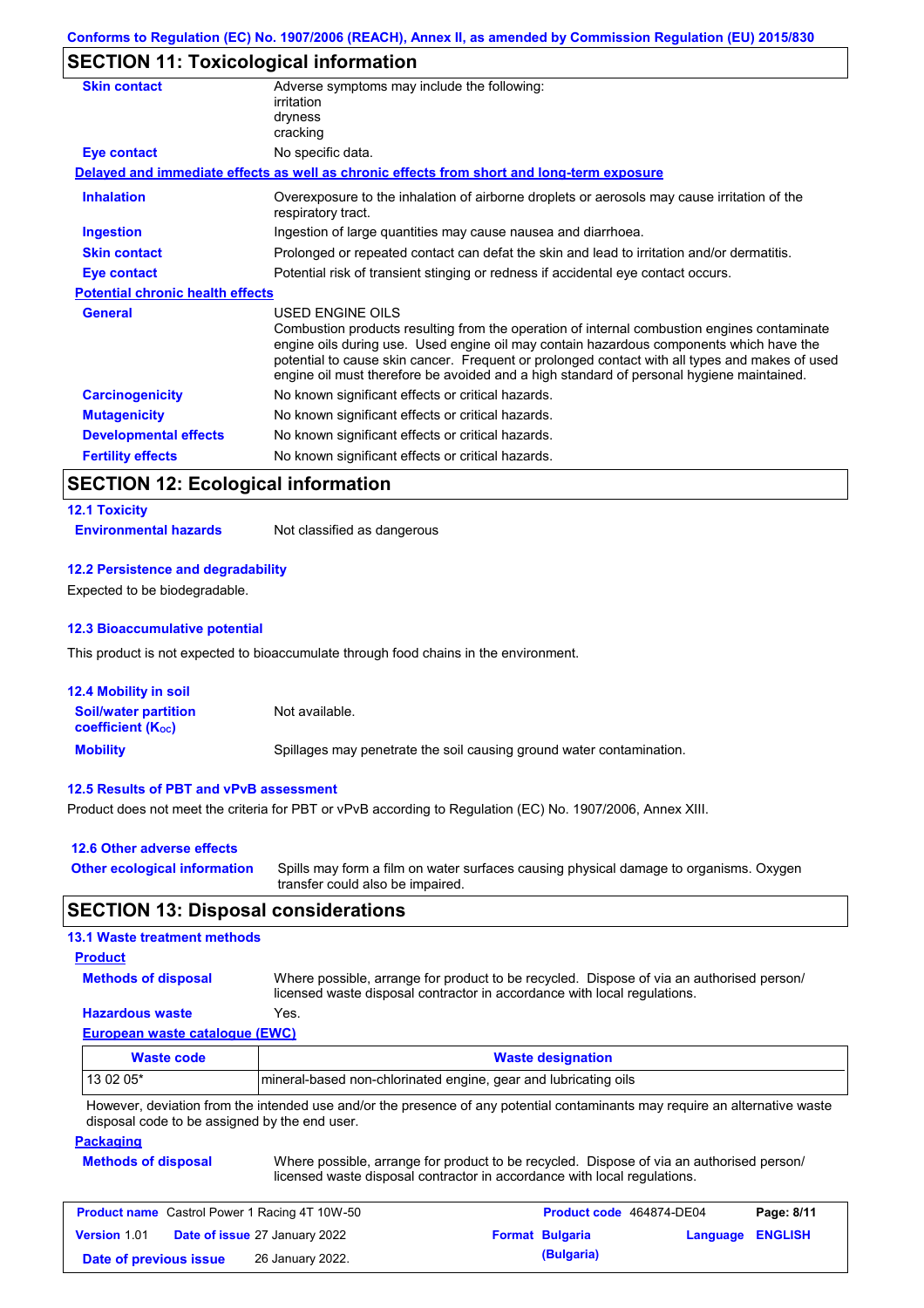**Conforms to Regulation (EC) No. 1907/2006 (REACH), Annex II, as amended by Commission Regulation (EU) 2015/830**

### **SECTION 13: Disposal considerations**

**Special precautions** This material and its container must be disposed of in a safe way. Empty containers or liners may retain some product residues. Avoid dispersal of spilt material and runoff and contact with soil, waterways, drains and sewers. **References** Commission 2014/955/EU

Directive 2008/98/EC

| <b>SECTION 14: Transport information</b>       |                |                |                |                |  |
|------------------------------------------------|----------------|----------------|----------------|----------------|--|
|                                                | <b>ADR/RID</b> | <b>ADN</b>     | <b>IMDG</b>    | <b>IATA</b>    |  |
| 14.1 UN number                                 | Not regulated. | Not regulated. | Not regulated. | Not regulated. |  |
| 14.2 UN proper<br>shipping name                |                |                |                |                |  |
| <b>14.3 Transport</b><br>hazard class(es)      |                |                |                |                |  |
| 14.4 Packing<br>group                          |                |                |                |                |  |
| 14.5<br><b>Environmental</b><br><b>hazards</b> | No.            | No.            | No.            | No.            |  |
| <b>Additional</b><br><b>information</b>        |                |                |                |                |  |

**14.6 Special precautions for user** Not available.

**14.7 Transport in bulk according to IMO instruments** Not available.

### **SECTION 15: Regulatory information**

**Other regulations REACH Status** The company, as identified in Section 1, sells this product in the EU in compliance with the current requirements of REACH. **15.1 Safety, health and environmental regulations/legislation specific for the substance or mixture EU Regulation (EC) No. 1907/2006 (REACH) Annex XIV - List of substances subject to authorisation Substances of very high concern** None of the components are listed. At least one component is not listed. All components are listed or exempted. All components are listed or exempted. All components are listed or exempted. All components are active or exempted. All components are listed or exempted. All components are listed or exempted. **United States inventory (TSCA 8b) Australia inventory (AIIC) Canada inventory China inventory (IECSC) Japan inventory (CSCL) Korea inventory (KECI) Philippines inventory (PICCS)** None of the components are listed. **Annex XIV EU Regulation (EC) No. 1907/2006 (REACH) Annex XVII - Restrictions on the manufacture, placing on the market and use of certain dangerous substances, mixtures and articles** Not applicable.

|                        | <b>Product name</b> Castrol Power 1 Racing 4T 10W-50 | Product code 464874-DE04 |                  | Page: 9/11 |
|------------------------|------------------------------------------------------|--------------------------|------------------|------------|
| <b>Version 1.01</b>    | <b>Date of issue 27 January 2022</b>                 | <b>Format Bulgaria</b>   | Language ENGLISH |            |
| Date of previous issue | 26 January 2022.                                     | (Bulgaria)               |                  |            |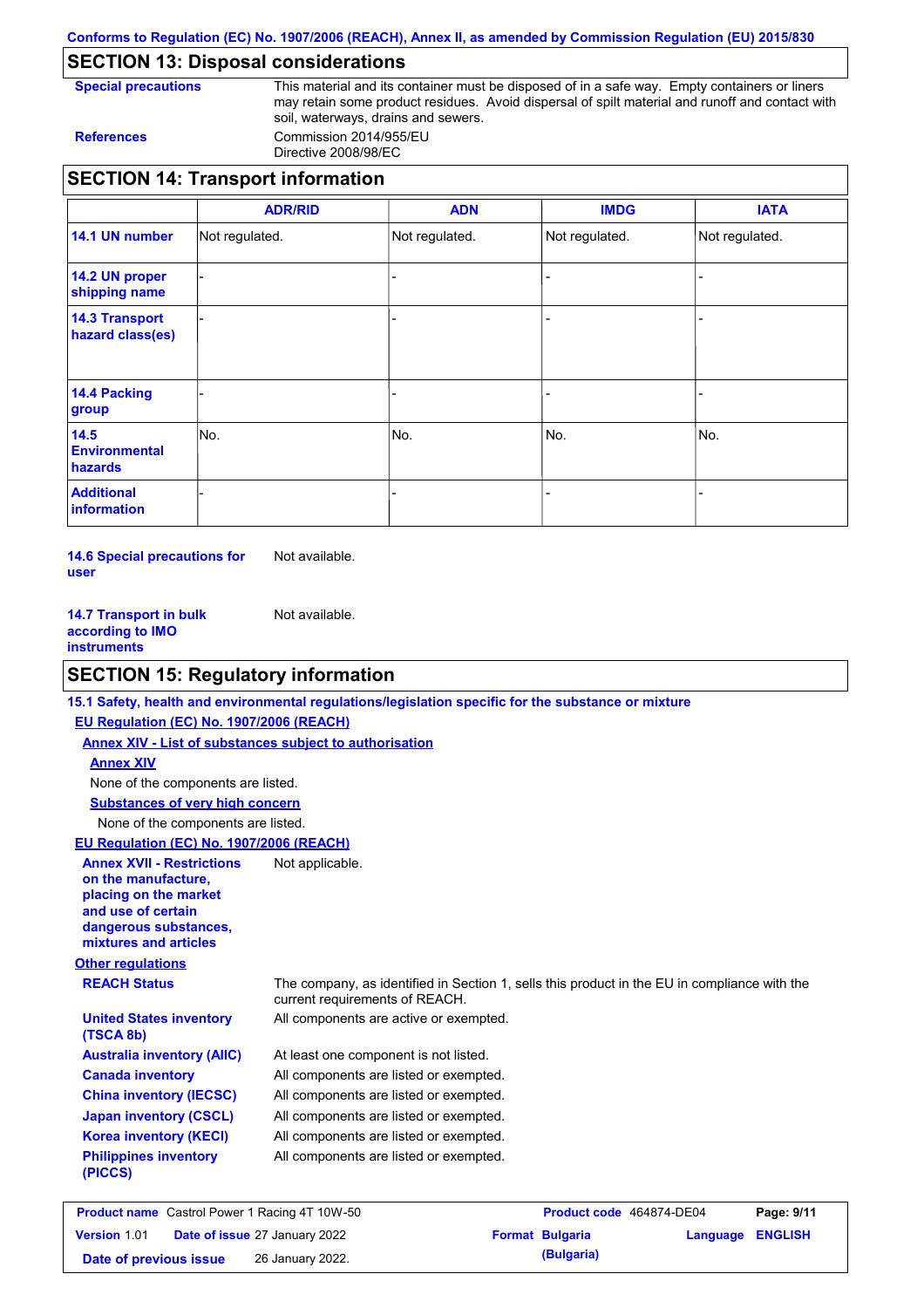# **SECTION 15: Regulatory information**

| <b>Taiwan Chemical</b><br><b>Substances Inventory</b><br>(TCSI) | All components are listed or exempted.                                                                                                                                                    |
|-----------------------------------------------------------------|-------------------------------------------------------------------------------------------------------------------------------------------------------------------------------------------|
| Ozone depleting substances (1005/2009/EU)                       |                                                                                                                                                                                           |
| Not listed.                                                     |                                                                                                                                                                                           |
| Prior Informed Consent (PIC) (649/2012/EU)                      |                                                                                                                                                                                           |
| Not listed.                                                     |                                                                                                                                                                                           |
| <b>Persistent Organic Pollutants</b><br>Not listed.             |                                                                                                                                                                                           |
| EU - Water framework directive - Priority substances            |                                                                                                                                                                                           |
| None of the components are listed.                              |                                                                                                                                                                                           |
| <b>Seveso Directive</b>                                         |                                                                                                                                                                                           |
| This product is not controlled under the Seveso Directive.      |                                                                                                                                                                                           |
|                                                                 |                                                                                                                                                                                           |
| <b>15.2 Chemical safety</b><br>assessment                       | A Chemical Safety Assessment has been carried out for one or more of the substances within<br>this mixture. A Chemical Safety Assessment has not been carried out for the mixture itself. |

# **SECTION 16: Other information**

| <b>Abbreviations and acronyms</b> | ADN = European Provisions concerning the International Carriage of Dangerous Goods by<br>Inland Waterway                         |
|-----------------------------------|----------------------------------------------------------------------------------------------------------------------------------|
|                                   | ADR = The European Agreement concerning the International Carriage of Dangerous Goods by                                         |
|                                   | Road                                                                                                                             |
|                                   | ATE = Acute Toxicity Estimate                                                                                                    |
|                                   | <b>BCF</b> = Bioconcentration Factor                                                                                             |
|                                   | CAS = Chemical Abstracts Service                                                                                                 |
|                                   | CLP = Classification, Labelling and Packaging Regulation [Regulation (EC) No. 1272/2008]                                         |
|                                   | CSA = Chemical Safety Assessment                                                                                                 |
|                                   | <b>CSR = Chemical Safety Report</b>                                                                                              |
|                                   | <b>DMEL = Derived Minimal Effect Level</b>                                                                                       |
|                                   | DNEL = Derived No Effect Level                                                                                                   |
|                                   | EINECS = European Inventory of Existing Commercial chemical Substances                                                           |
|                                   | ES = Exposure Scenario                                                                                                           |
|                                   | EUH statement = CLP-specific Hazard statement                                                                                    |
|                                   | EWC = European Waste Catalogue                                                                                                   |
|                                   | GHS = Globally Harmonized System of Classification and Labelling of Chemicals                                                    |
|                                   | IATA = International Air Transport Association                                                                                   |
|                                   | IBC = Intermediate Bulk Container                                                                                                |
|                                   | <b>IMDG</b> = International Maritime Dangerous Goods                                                                             |
|                                   | LogPow = logarithm of the octanol/water partition coefficient                                                                    |
|                                   | MARPOL = International Convention for the Prevention of Pollution From Ships, 1973 as                                            |
|                                   | modified by the Protocol of 1978. ("Marpol" = marine pollution)<br>OECD = Organisation for Economic Co-operation and Development |
|                                   |                                                                                                                                  |
|                                   | PBT = Persistent, Bioaccumulative and Toxic<br><b>PNEC = Predicted No Effect Concentration</b>                                   |
|                                   | REACH = Registration, Evaluation, Authorisation and Restriction of Chemicals Regulation                                          |
|                                   | [Regulation (EC) No. 1907/2006]                                                                                                  |
|                                   | RID = The Regulations concerning the International Carriage of Dangerous Goods by Rail                                           |
|                                   | <b>RRN = REACH Registration Number</b>                                                                                           |
|                                   | SADT = Self-Accelerating Decomposition Temperature                                                                               |
|                                   | SVHC = Substances of Very High Concern                                                                                           |
|                                   | STOT-RE = Specific Target Organ Toxicity - Repeated Exposure                                                                     |
|                                   | STOT-SE = Specific Target Organ Toxicity - Single Exposure                                                                       |
|                                   | TWA = Time weighted average                                                                                                      |
|                                   | $UN = United Nations$                                                                                                            |
|                                   | UVCB = Complex hydrocarbon substance                                                                                             |
|                                   | VOC = Volatile Organic Compound                                                                                                  |
|                                   | vPvB = Very Persistent and Very Bioaccumulative                                                                                  |
|                                   | Varies = may contain one or more of the following 64741-88-4 / RRN 01-2119488706-23,                                             |
|                                   | 64741-89-5 / RRN 01-2119487067-30, 64741-95-3 / RRN 01-2119487081-40, 64741-96-4/ RRN                                            |
|                                   | 01-2119483621-38, 64742-01-4 / RRN 01-2119488707-21, 64742-44-5 / RRN                                                            |
|                                   | 01-2119985177-24, 64742-45-6, 64742-52-5 / RRN 01-2119467170-45, 64742-53-6 / RRN                                                |
|                                   | 01-2119480375-34, 64742-54-7 / RRN 01-2119484627-25, 64742-55-8 / RRN                                                            |
|                                   | 01-2119487077-29, 64742-56-9 / RRN 01-2119480132-48, 64742-57-0 / RRN                                                            |
|                                   | 01-2119489287-22, 64742-58-1, 64742-62-7 / RRN 01-2119480472-38, 64742-63-8,                                                     |
|                                   |                                                                                                                                  |

|                        | <b>Product name</b> Castrol Power 1 Racing 4T 10W-50 | Product code 464874-DE04 |                         | Page: 10/11 |
|------------------------|------------------------------------------------------|--------------------------|-------------------------|-------------|
| <b>Version 1.01</b>    | <b>Date of issue 27 January 2022</b>                 | <b>Format Bulgaria</b>   | <b>Language ENGLISH</b> |             |
| Date of previous issue | 26 January 2022.                                     | (Bulgaria)               |                         |             |